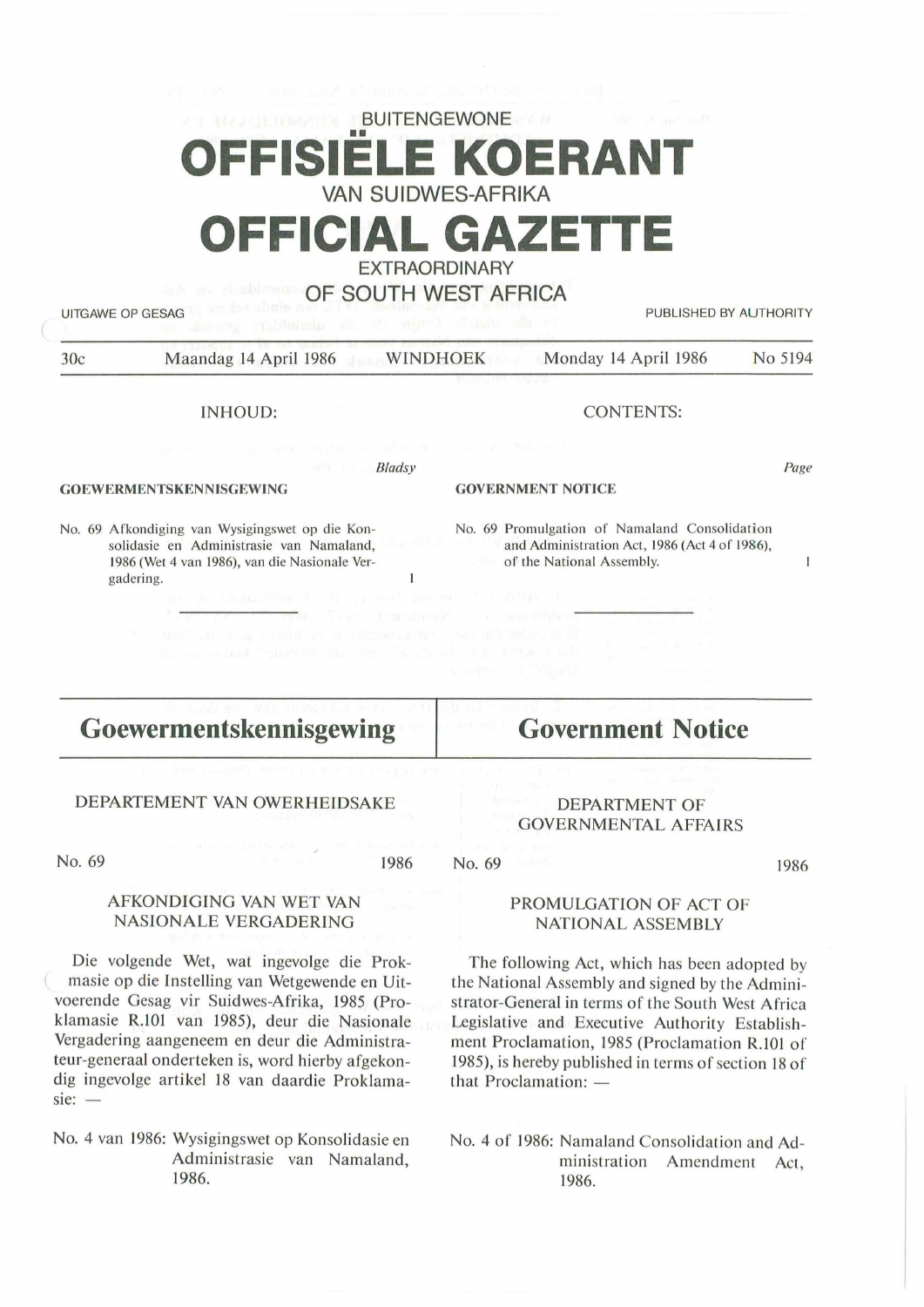Wet No. 4, 1986

### **WYSIGINGSWET OP DIE KONSOLIDASIE EN ADMINISTRASIE VAN NAMALAND, 1986**

# **WET**

**Tot wysiging van die Wet op die Konsolldasie en Administrasie van Namaland, 1972, ten elnde sekere grond in die distrik Outjo vir die uitsluitlike gebruik en okkupasie van Namas voor te behou en af te sonder; en om voorsiening te maak vir verbandhoudende aangeleenthede.** 

### *(Engelse teks deur die Administrateur-generaal onderteken op 20 Maart 1986*

**DAAR WORD BEPAAL deur die Nasionale Vergader**ing, soos volg:-

Wysiging van artikel 2 van Wet 79 van 1972, soos gewysig deur artikel 1 van<br>Proklamasie AG. 39 van I 978. a rtik el I van Wet I *5*  van 1979 en artikel 1 van Proklamasie AG. 71 van 1980.

Wysiging van By lae I by Wet 79 van 1972. soos gewysig deur artikel 2 van Prok lamasie AG. 39 van 1978, artikel 3 van Wet 15 van 1979 en artikcl 2 van Proklamasie AG. 71 van 1980.<br>**Figure 11 Members 1980.** 

the following Act, which has been adjoined an

**1. Artikel 2 van die Wet op die Konsolidasie en Administrasie van Namaland,** 1972 **(Wet** 79 van 1972) **(hieronder die Hoofwet genoem), word hierby gewysig deur die woorde "en Mariental" deur die woorde "Mariental en Outjo" te vervang.** 

**2.** Bylae 1 by die Hoofwet word hierby gewysig deur die volgende item by te voeg: a have unimerally health and be

> Sekere plase geleë in die distrik Outjo, te wete: 10

5

- (i) Gai natseb No. 67, registrasie-afdeling **A,**  groot 9 801,8910 hektaar;
- (ii) Eastwood No. 73, registrasie-afdeling A, groot 2 729,89 10 hektaar;
- (iii) Tsumamas No. 74, registrasie-afdeling A, 15 groot 5 225.7899 hektaar; en
- (iv) Kranspoort No. 475, registrasie-afdeling A. groot 5 471,1176 hektaar.".

Kort titel. **1988 is 1998 is 13. Hierdie Wet heet die Wysigingswet op die Kon**solidasie en Administrasie van Namaland, 1986. 20 a.C. 20 a.C. 20 a.C. 20 a.C. 20 a.C. 20 a.C. 20 a.C. 20 a.C. 20 a.C. 20 a.C. 20 a.C. 20 a.C. 20 a.C. 20 a.C. 20 a.C. 20 a.C. 20 a.C. 20 a.C. 20 a.C. 20 a.C. 20 a.C. 20 a.C.

"10. Die plase Gainatseb, Eastwood, Tsumamas en Krans poort in die distrik Outjo.